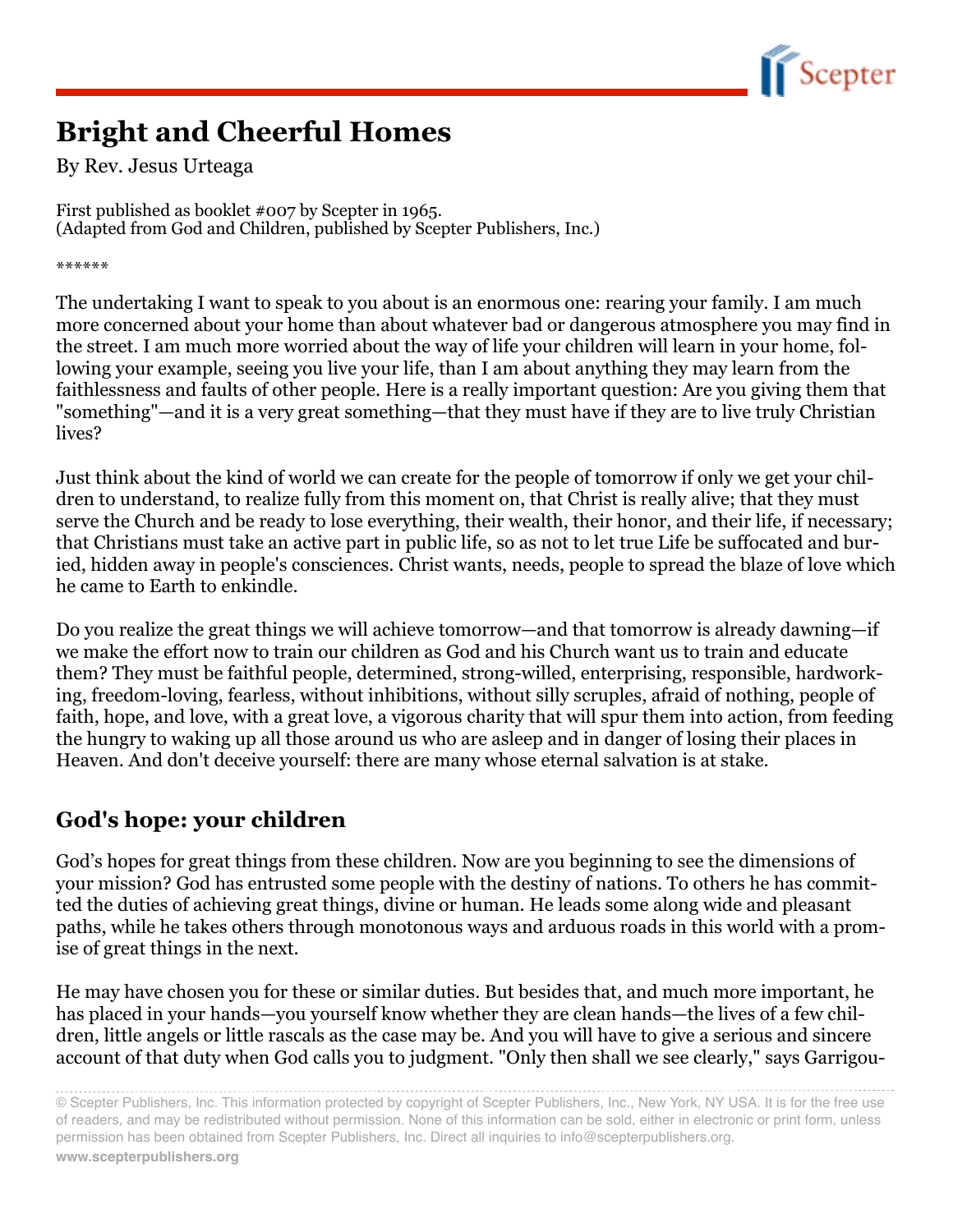

Lagrange, "all that was demanded of us by our particular and individual vocation: as a mother, as a father, as an apostle."

Be happy, father-apostle and mother-apostle. God has asked you to collaborate with him. Many great things can be done in this life; but there is none so great, so noble, so beautiful as this: to help your child grow up to become a Christian and a saint.

Yours is a great and sublime mission, mothers, because the glory of your children will be your glory too. Many things were left unsaid by that woman in the Gospel who was so impressed with Christ and so full of praise for his Mother: "Blessed is the womb that bore you." Blessed indeed are those mothers who try to bring up their children in a Christian way. Fathers, yours is a mission of sacrifice because there will be many days when the fruit of your work will not be seen at all. Your attitude and mine must be completely self-sacrificing, completely disinterested; for we have to stand aside and let them go their own way in life, after giving them our lives little by little, day by day. It is a mission that is very great, very noble, very beautiful, and (need I say?) very worrying. The responsibility you carry on your shoulders is tremendous, and it is a responsibility that you can neither escape nor lighten.

Tell me, does the rearing of your children have any other purpose except helping them to become other Christs? Answer that question, and discard your self-pity as you remind yourself that Christ died, hanging on a cross.

Yes, you will have to go through trials, sorrow, and fears; through discouragement, uneasiness, cares, and worries. But don't let this dark side eclipse your ambitions and hopes. You will experience wonderful joys and delights. You will enact your deepest dreams, and you will yield abundant fruit.

I think you will find, if you look back, that you have been guided through life by rules your own parents taught you. Well, those are the things I want to talk to you about, those few things that are forgotten nowadays. I want to speak to you about the principles that ought to direct your own life, the life of your home, and the life of your children, so that you and they may be called, in the fullest meaning of that phrase, children of God.

### **Living homes**

We need homes with an atmosphere that is healthy, strong, affectionate, and manly, human and supernatural, in which children will be brought up—not just to resist the evil influences of the pagan world—but so that they themselves will transform that world in accordance with God's intentions.

My heart always goes out to those first Christian homes which were born and nurtured in the warmth of Jesus' own words, in which the faith of the new converts was fully lived. They still kept alive in the atmosphere of their homes the life-giving echo of the Lord's words: "Love one another; love one another." Is there anything more alive, more living, than love? And how those first few loved each other!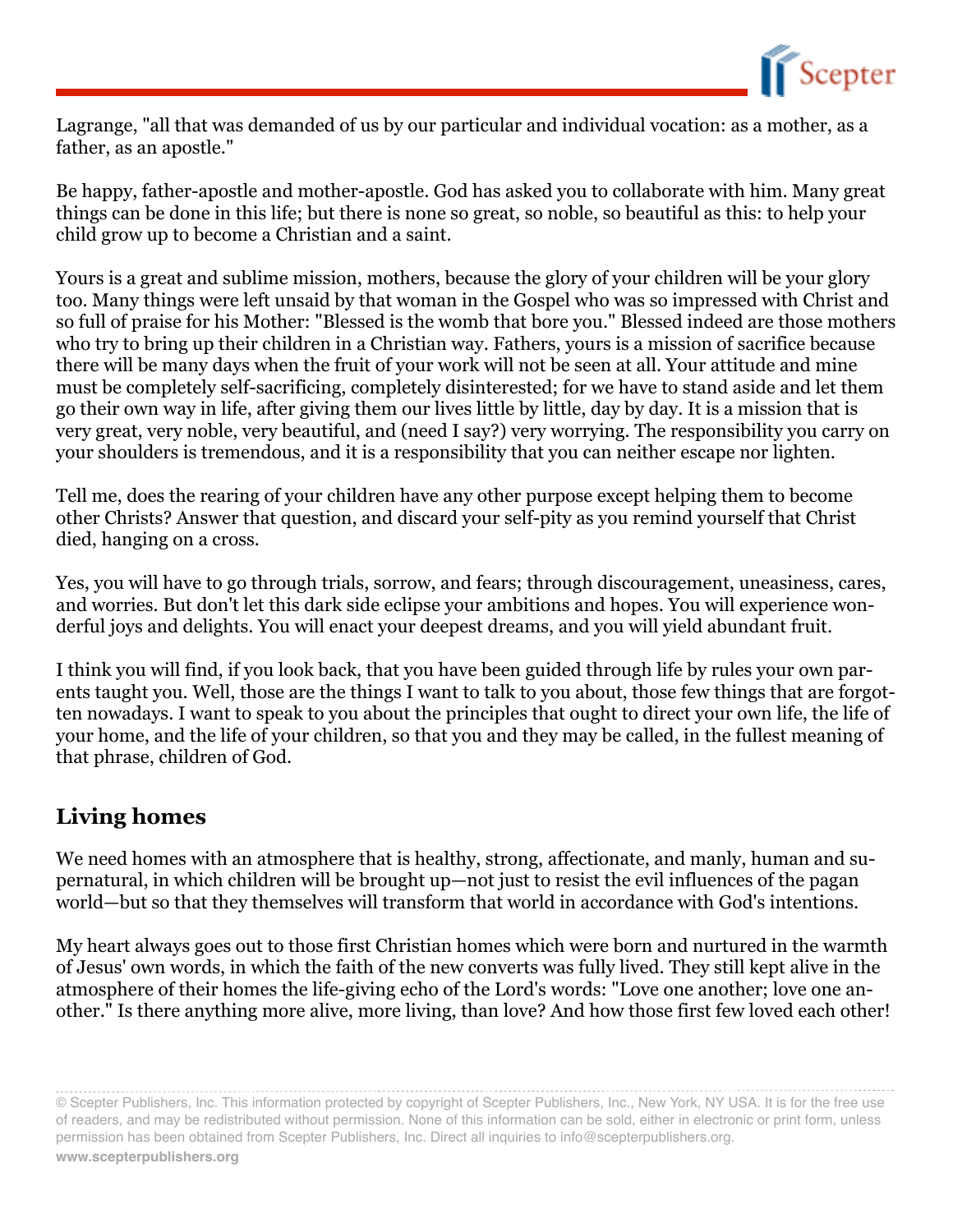

You cannot hope to make a home as they did just by hanging things on a wall. No, homes are not brought to life by adding more things. Christian families, like the mustard seed, grow from inside out. And they must grow, without limit. Don't be complacent. Don't set your standards low! We are not trying to produce good or even very good homes, with a certain standard of external decency, decorum, or respectability. Believe me, what we are trying to achieve is much more than that. Remember that that we hope to restore Christianity to the world from our homes. So what we want to implant in the world first has to be grafted onto your homes. It is in large Christian families that we will find spiritual strength to carry out the great Christian revolution the world is waiting for, although it doesn't know it.

With truly Christian families we shall form men and women who will go out like Davids and work to achieve the triumph of Christ in every aspect of human activity. And even a single home can do much!

Give me Christian homes, and I shall no longer be frightened by the pagan streets. Give me Christian homes, and I shall not worry about the evils surrounding us on all sides. Give me Christian homes, and I shall cease to fear the current entertainments or the beaches. Give me Christian homes, and godless education will no longer terrify me.

You are no doubt anxious to make adults out of your children, and that is good. But is it enough really? "Christianity proclaims," says Schumacher, "in a supremely emphatic manner something new, a new relationship about what is most intimate in human nature; and this is valid both in time and in eternity. To 'be a Christian' is something new, something completely different, something vastly superior to merely 'being a man.' In becoming a Christian a new vital order begins in the fullest sense of the word."

We need homes like that of Lazarus and Mary, like the home of the parents of James and John. The more Christian your home is, the more similar it will be to the home at Nazareth, our model in everything. Study it. Contemplate it. Pray about that dwelling which housed that blessed family. Watch its inhabitants. Learn from them. Try to imitate them, asking yourself in every moment: Is this the way St. Joseph would have acted? How would our Lady do the things I'm doing? The more parents resemble St. Joseph and the blessed virgin, the more their children will resemble Jesus the child.

If you live and put into practice Christ's doctrine in your home, you will find that you hardly ever need to say anything to make that home really come to life. Live that doctrine. Live like people who have come back to life. Live in Christ, who remains alive in your home, in your midst. Sow these ideas in the minds of your children, and you will reap eternal life for yourselves and for them. Make an effort to model your home life on that of Christ, and neither rain, nor wind, nor floods will have any effect on it, because it will be built on solid rock.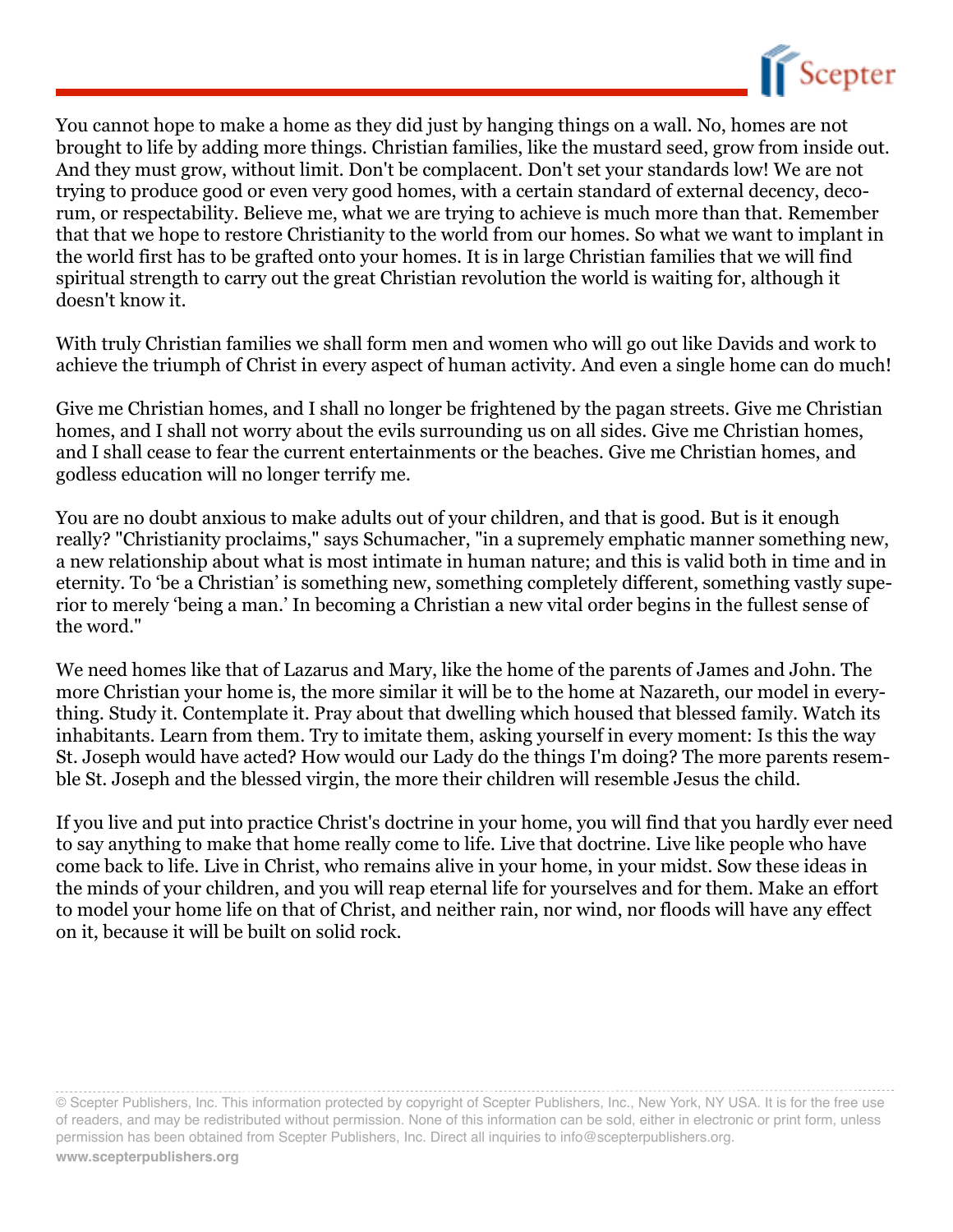

#### **Christ in your home**

You must welcome Christ into your home. You must see him as somebody who really loves your children, remembering how affectionate he was toward those children whom he blessed when they went near him. Do not fall into the temptation of thinking that God is too great or too busy to worry about the little material problems of your children.

You must come to see the real Christ--who knows the pain of a mother giving birth, who understands the worry of a woman who has lost some money, who feels compassion for a mother on the death of her son. For Christ is never unmoved by any sorrow, any pain, any sadness. Pray, and these realities will come alive. Then you will turn to him moved by the conviction that he—and he alone—can cure the leprosy, blindness, deafness, or death of the soul, any soul.

If you do so, your children will learn to live with him as with a good friend, with a brother whom they love with a genuine love, with an affectionate father who is deeply interested in them, with a God who became a man because his delight is to be with the children of men, as we read in Scripture.

Then, once you live this way, any holy pictures you have around the house will take on a new meaning and will help your children to be more conscious of the presence of the living God. Then, for example, a glance at a figure of Christ looking down on us from a crucifix will be enough to remind us that "love is deeds, not sweet words." And a glance at a picture of our Lady will restore a smile to your face.

You have a heavy responsibility to make sure your children do not have a vague notion of God. You and I have a heavy responsibility to make sure they never imagine that he is indifferent to any of their problems. We have a heavy responsibility to make sure they learn to treat Christ with the affection of children.

### **Divine filiation**

There is only one true basis for the whole of our Christian life. Your children have been brought forth into supernatural life by God. And they must live, therefore, as children of God. This is the basis which is to support the whole weight of a genuinely Christian life: divine filiation.

They are children of God, and so they should learn—be taught—to turn to him continually. This turning to him is the beginning of their life of prayer: they should speak to God about all their affairs, with simplicity and sincerity, just as they speak to you. They should speak to him when they get up, when they go to bed, at mealtime, when they begin to play, and when they have to put their toys away.

They are children of God, and so you must teach them those vocal prayers that will be important during their childhood and also afterward in the formation of their interior life. They are children of God, and so they should love his Mother, who is their mother too. They are children of God, and so they should live an intense sacramental life.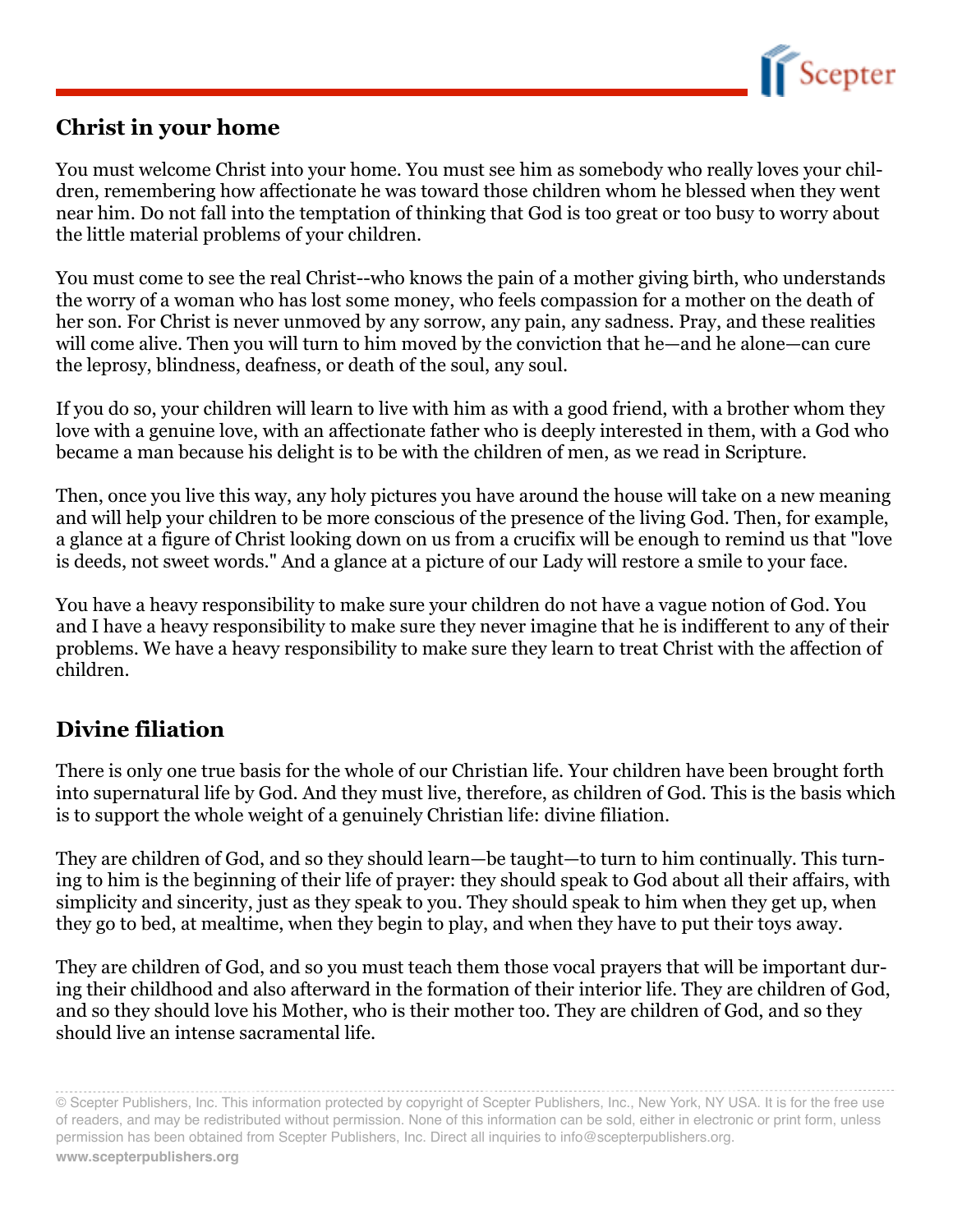

If your children learn to live divine filiation—first, of course, you must live it—they will never experience discouragement or fear or sadness. They will have learned to see themselves habitually at the feet of their loving Father. And for him, the Almighty, there are no obstacles, no difficulties. We can do all things, we repeat with St. Paul, in him who gives us strength.

If you and your children go deeply—or even just try to go deeply—into the truth that you are God's children, then you will realize that you and they can give divine value to every act you perform during the day, no matter how ordinary, tiny, or trivial.

Nothing we do is worthless if we remain, as good children of God, in his grace. We must keep this fact always in mind; it will be an immense help to us. It will encourage all of us to do things well, finishing them, without sparing ourselves, for the benefit of God and others. What we give the Lord will not be limited to a few moments of prayer. Everyday life becomes divine when a person lives it, every minute of it, as a child of God. Everything can be made into prayer, love, peace, joy. Help your children to look for and find God in every circumstance.

Understand their weaknesses. Let them "see" the patience of God in your understanding and forgiveness. Don't tell them all the time to "be good." Stop barking at them. "Stay quiet, and be good" is a phrase children hate. They want action simply because they are normal and healthy. That horrible phrase annoyed one poor child so much that he asked: "Mommy, in Heaven will we have to be good too?"

Parents should not talk about God all the time. If you really live your divine filiation, then your children will grow up in surroundings, and in an atmosphere where all the supernatural realities and truths are lived in a normal way. You will infect them; they will pick it up through osmosis. And that is the important thing. If our life and our death are abandoned in the hands of the Lord, then no difficulties, no doubts, no shocks, will frighten us. "It is I. Fear not," says the good Father who looks after us in every difficulty.

Living homes, yes; but maintaining living homes demands a great deal of you. You must teach your children about God primarily and mainly by means of your life, your example. It is no use going into raptures about how good God is, if they see afterward that you do not approach him as frequently as you preach. They are watching you.

The great transformation that Christianity has to bring to our dying world must be carried out first in the lives of us who call ourselves Christians, ready to penetrate later into society, into every sector of society. Your children will either form part of the lifeless mass, the heap of moving bodies that walk about our streets, or else they will join the living men and women who have risen and accepted life. They will live as they see you live.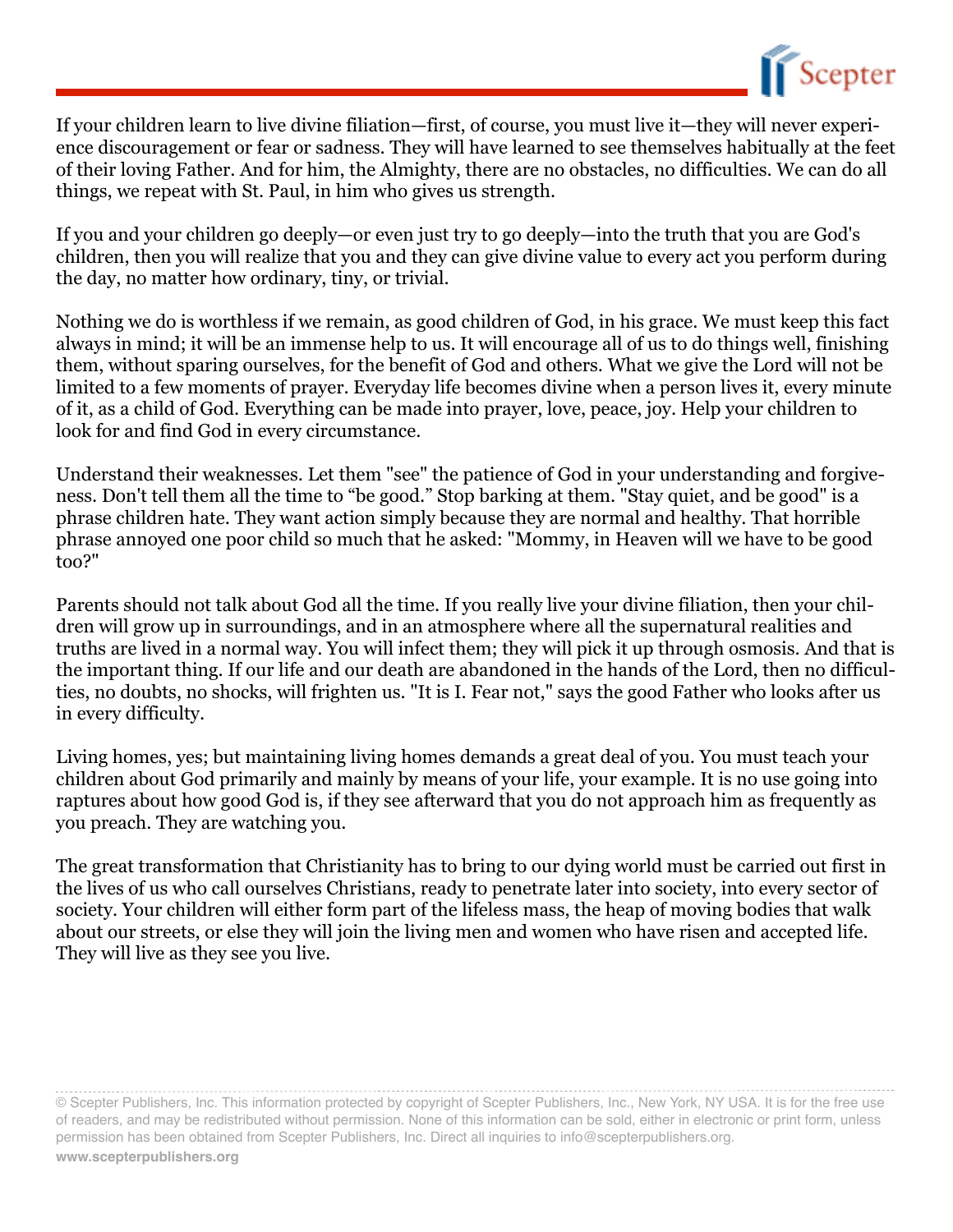

#### **Serving others**

Sometimes I wonder if we should not organize a society for the prevention of cruelty to people, where human beings could take refuge from lashing tongues, slanders, gossip, and all kinds of destructive criticism and sarcasm. A most common failing among "good people" is gossip. Do not speak badly of others—ever. Don't limit charity to giving a little money to the poor. The best charity stays within; it is silent. For the greatest charity consists in understanding other people, putting yourself in their place.

Harm no one: let this simple idea be the subject of many discussions with your children. Little by little get them to realize that there are many other people in the world besides themselves, each one of whom they must learn to respect, as they are.

And your children will learn the deep meaning of charity if they see their parents loving each other very much, as much as they did before they were married. With those little eyes that pry into everything, children will see the affection or friction, the joy or disharmony that exists between Mom and Dad. They will love you and will love one another very much, if you parents love each other as you should.

There is a whole educational program implied in the principle of not hurting other people. But you must not allow yourselves to be content with negative lessons about love. You will be approaching the ideal when efforts of each member of your family are aimed at making the others happy.

To become a saint by making life more pleasant for other people, by making life easier for someone in need; there you have a whole program of sanctification through joy.

Parents: this is how you will merit heaven—fully in the afterlife and partially in your home. Do not unburden your troubles on your family. On the contrary, let your shoulders bear the weight of theirs. Be careful not to let your house be filled with bad humor; no angry scenes; no outbursts of rage; no fits of temper; no quick answers; no hurtful words; no spite, no grudges. Your family must not become victims of hard knocks you receive from other people in the street, in the office, at the counter, or from neighbors.

Parents: no selfishness, or your children will catch it. No petty bargaining, or they will grow up to be mean and petty. No negative criticisms, or they will learn to cut other people to shreds. No misunderstandings, or you will make them miserable.

Your own life must be one of service. Your children must see with their own eyes how they are to give themselves to others. When they see how you behave within the family, they must understand that love in this life consists of doing good deeds.

Little by little you should explain the meaning of the Gospel to them. There you have a wonderful family apostolate. Try to show them that the affection Christ had for his followers made him wash the feet of his disciples.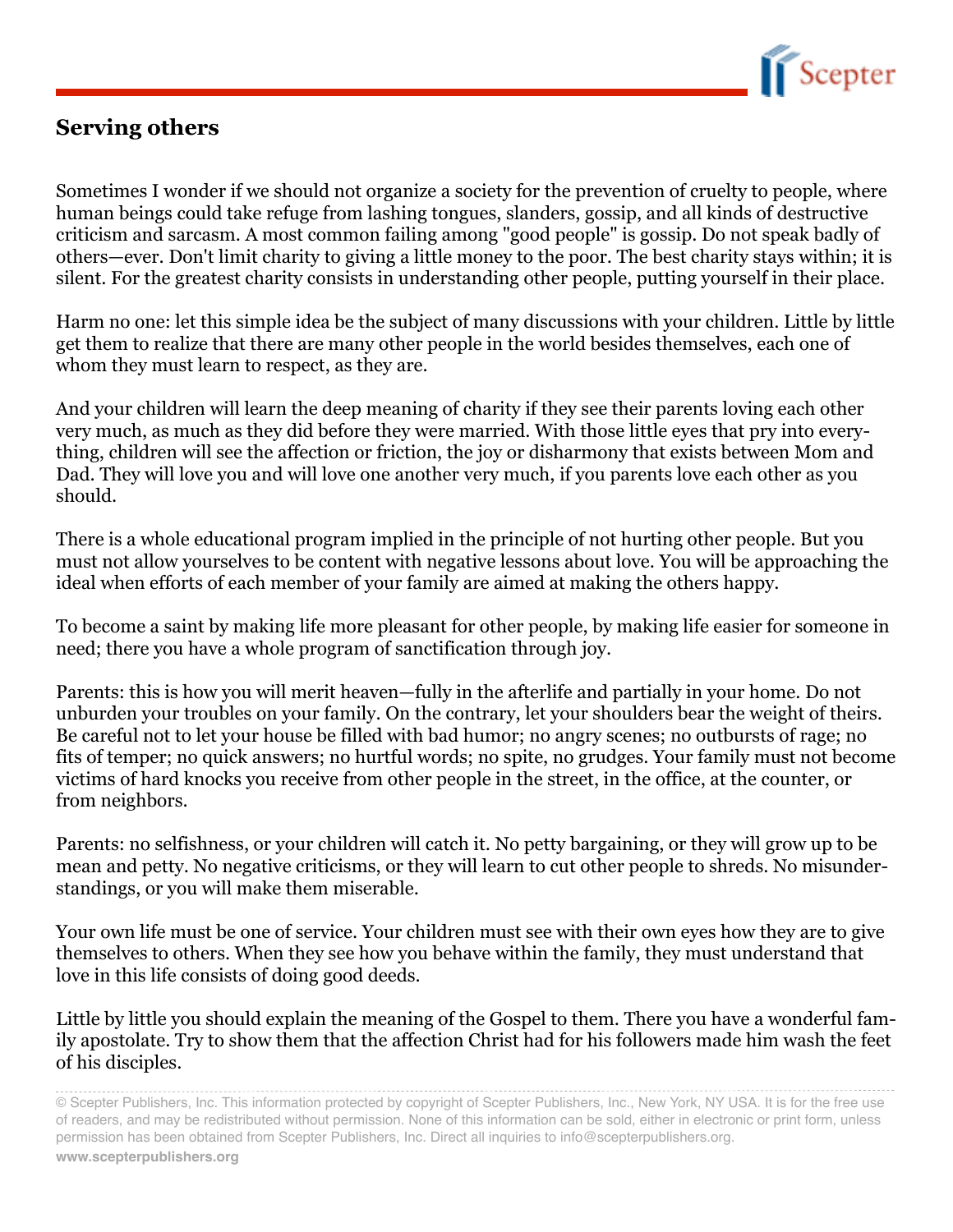

Get them to develop a spirit of serving other people and teach them what that involves: a spirit of sacrifice. If you fail to do that, they will grow up to be selfish, comfort-seeking, miserly souls. Unless they have the right background, they will be scared when they are told of the concern they ought to have for the problems, needs, interests, rights, tastes, and lives of others.

We cannot avoid the paradox of the cross; nothing else works. I must tell you—to do otherwise would be to lie-that man becomes fully developed, fully realized, only when he gives himself to other people, when he sacrifices himself. Man is never happier than when he is making other people happy. Does that seem strange to you? Well, open the Gospel: "He who keeps his life will lose it, and he who loses his life will keep it unto life everlasting."

If you really want your children to grow up with this spirit of serving other people, teach them that all the talents they have received from God (intelligence, memory, willpower, strength, spirit of initiative, spirit of hard work, loyalty, and all the human and supernatural virtues) have a social purpose. They have received them all from God to be put at the disposal of their neighbors: their money, their goods, and their great ideals. Get them to want to imitate the boy whose fish and loaves of bread were multiplied because he did not stingily hold onto them.

If you want your children to "catch" this spirit of service, teach them always to respect the rights, opinions, and property of other people. In your family life, for instance, do not allow anyone to embarrass anybody else or make jokes at the expense of each other. Teach them to share their things.

Try to find out whether your child is a good friend, whether he is sincere and loyal to his companions. Find out whether he has learned to be generous with his things, especially his time. Has he gotten over the business about "a tooth for a tooth..."? Is he vindictive? Is the most frequent word in his vocabulary "my"?

#### **Being with them**

Are you the mother of that boy who complained: "I never see my mother because she is always out giving lectures on how to educate children"? I know many parents who are quite happy with themselves because they work hard. I must tell these parents that any occupation that takes up every hour of the day is not Christian. Your work is diabolical if it keeps you from attending to God, to your spouse, to your children, to your relatives and friends. By this I mean that, in your schedule, there must be time set apart not only for your work, but also for God and for your recreation and rest, which does not mean doing nothing, but attending to your family and your apostolate.

You ask me how you are to find time to be with them. But that focus is all wrong. Remember: the first and most important treasures for you are your spouse and your children. After that, you can begin to ask how you are to find time for work and other occupations.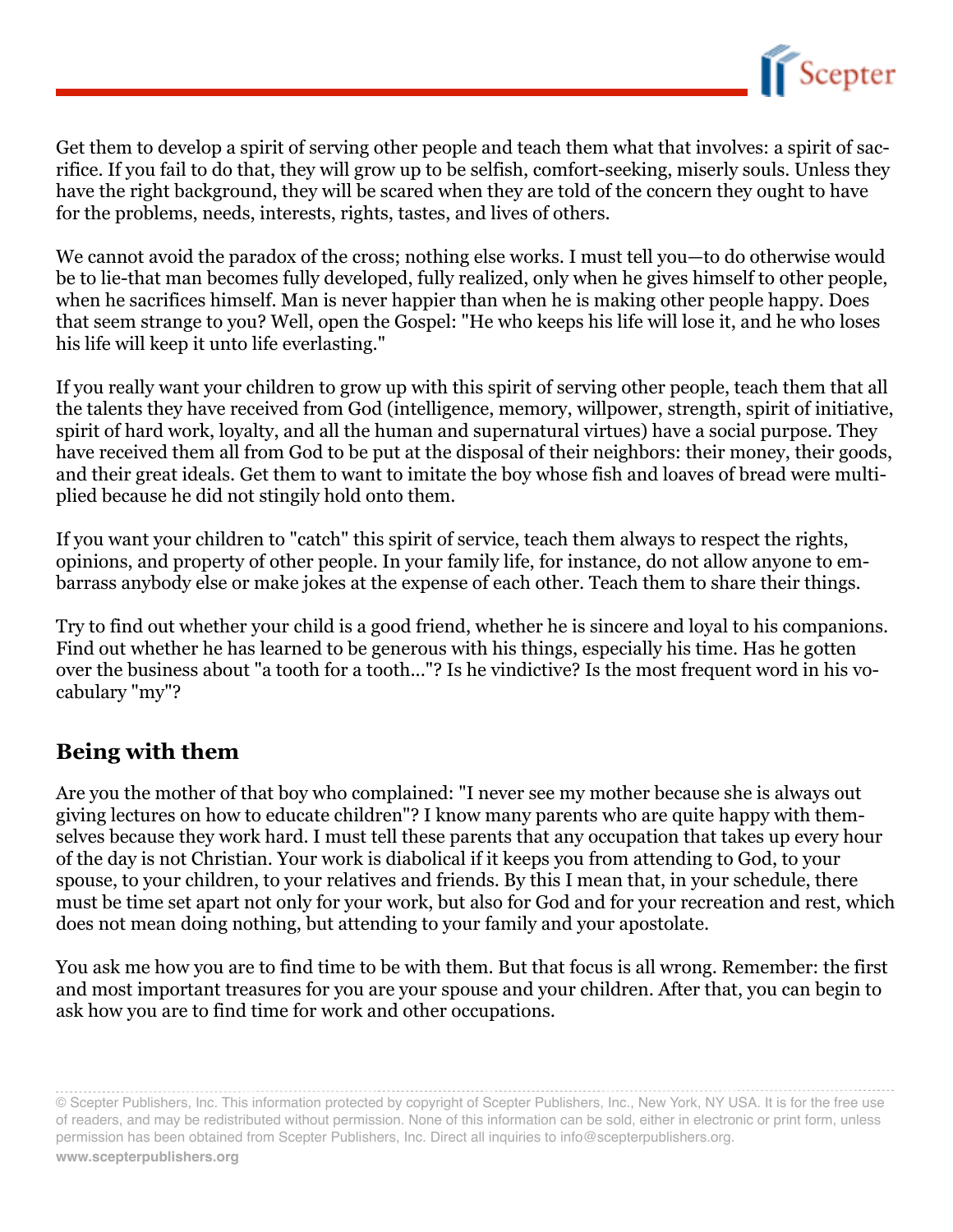

Do you have get-togethers? Cheerful family reunions when all the members of the family tell about the incidents and little happenings of the day; when the father and mother relate family history and anecdotes; when everybody forgets the cold and troubles of the world outside; when everybody learns to do things to cheer up the others. The family gatherings should always be packed with thoughtful acts and attentions.

These family gatherings are not the time to look over schoolwork, to transact domestic business, or to dispatch your children's requests for rides, money, permissions, etc. They are simply time to befriend your children. In get-togethers children should learn to love, to be delighted with their parents, like Lazarus' sister when she was sitting at the Lord's feet. It is the time when parents and children play together, tell stories, sing songs, laugh, when everybody is in good humor. It is the blessed hour of family rest and recreation.

## **Light and joy**

Your home will be bright if it is full of "temptations" that lead your children to struggle to be better and to direct their lives toward God. A bright home is a piece of Earth transplanted from Heaven, where children learn guiding principles regarding God, life, death, mankind, the world, and love. The success of parents as educators of their children is assured not so much by using proper means or techniques as by making sure that they have established and understood clearly the goals they are pursuing. If a sculptor derives a thrill from converting a cold, inert piece of marble into a statue, it ought to be much more adventuresome and rewarding for parents to fashion their children into human and supernatural masterpieces; it is a partnership that draws them closer together the more they try to draw out the best from each of their children—each different, each a different challenge.

It makes a great difference in our lives that Christ is the Light! And with him, the home cannot be anything else but cheerful. Cheerfulness and good humor should be our constant companions if we live with God, even when material goods are lacking. If your home does not generate good cheer, then there is something wrong with the way you are living Christianity. Even the darkest and most difficult days bring their little joys, at least for God's children. Cheerfulness is not automatic; we must develop it. Frequently the greatest detail of charity—not to mention mortification—is to smile, above all when our first reaction is to frown or complain.

Keep your family cheerful and amused. Contribute to their joy and healthy recreation in every way. "Under the reign of boredom," we are told by Chevrot, "nothing great is desired." And great desires are the first steps on the road to sanctity and to the great undertakings which we are called to achieve. During that period when your daughter is becoming a young woman and your son is growing into a man, think up every means you can to keep them from being bored. Boredom comes from idleness, which is the worst enemy of children at that stage of their lives.

There are some tragic parents, unbearable parents, who have never been cheerful and can never infuse cheerfulness into their homes. I must warn you parents that almost all bad-tempered, neurotic, embittered children have gloomy parents.

<sup>©</sup> Scepter Publishers, Inc. This information protected by copyright of Scepter Publishers, Inc., New York, NY USA. It is for the free use of readers, and may be redistributed without permission. None of this information can be sold, either in electronic or print form, unless permission has been obtained from Scepter Publishers, Inc. Direct all inquiries to info@scepterpublishers.org. **www.scepterpublishers.org**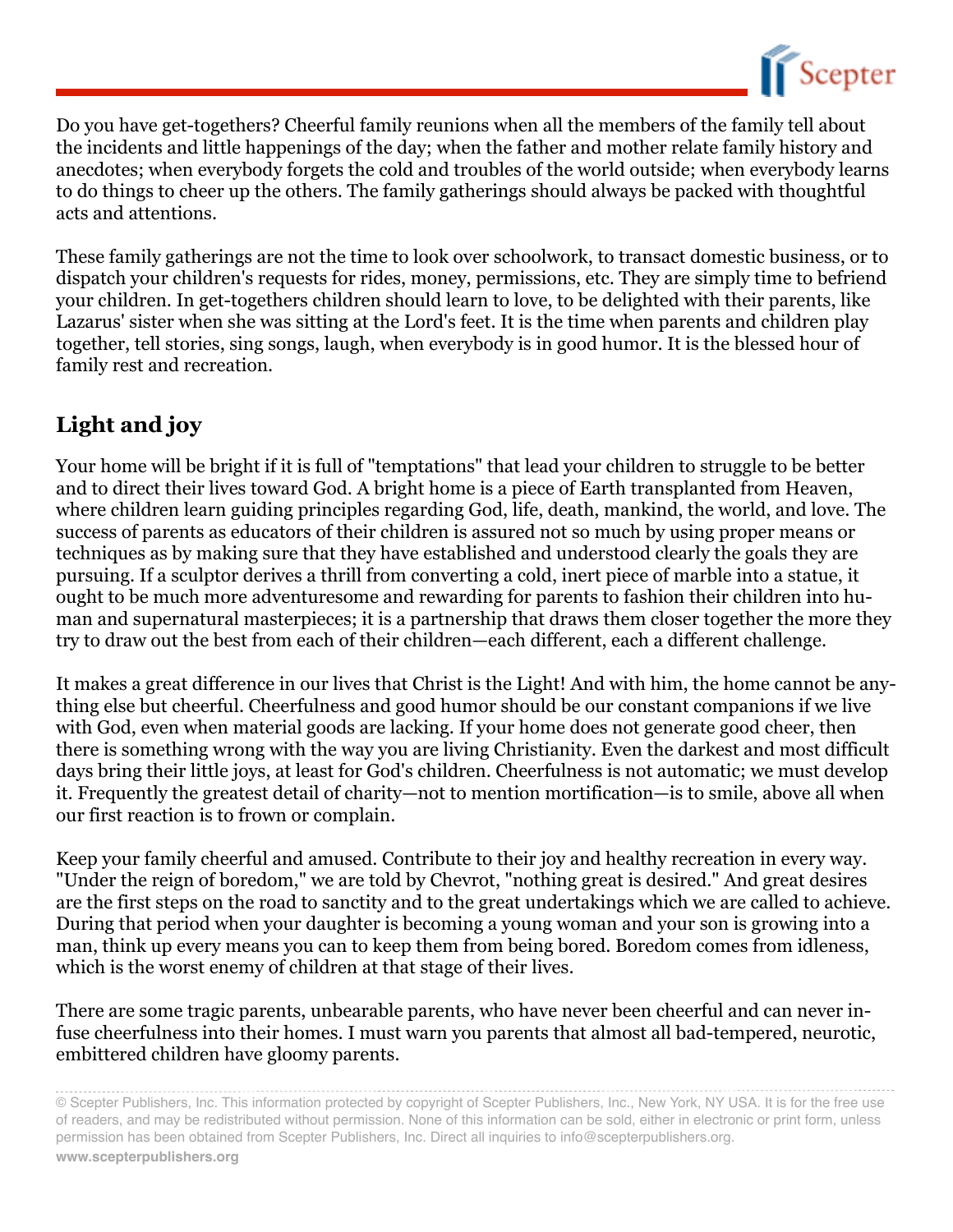

There are some intolerable parents who regard everything as a good excuse for scolding. They scold not because the child is bold or careless, but because they are annoyed at their own failure to make their child behave perfectly, in their own image and likeness. They are irritable to such a degree that they are unchristian. Such parents are impossible to live with. I promise you that if they go on like that they will completely deform their children.

You must bear in mind that the development of your children's personality depends, to a great extent, on how you solve the ordinary little unexpected and innumerable problems that crop up in your everyday life. Knocking over a glass of water is no reason to send a child to eat in the kitchen. But they are so intolerant! And then they want the child to control himself and stop crying. What can you expect? Who is supposed to give him an example of self-control? "Do not rouse your children to resentment," says St. Paul.

Celebrate the great feast days of the Church and of the family as good children of God. This should be done, even if you have to skimp on other meals during the preceding week. There is no need to spend a lot of money on these celebrations; little extra things and touches go a long way.

Don't deprive your little girl of five or six of the experience of helping get breakfast ready. Let them all begin to help, boys and girls, as soon as they are able, in the big and little duties of the home.

Everything should have a positive orientation in your home. It should not be your aim, for instance, to "put up with" each other, or to "tolerate" each other. You will find no joy in that attitude. Let your aim be to begin again on the way of love, since marriage is precisely the way of sanctity along the path of human love.

A Christian home must remain a home, just as a man who is holy must remain a man. Avoid anything that smells of the clerical or monastic. Yours is a lay or secular spirituality. Sanctity is essentially one; but when we speak of different "spiritualities," we refer to the many ways of becoming saints. You have a particular vocation to follow in the world, so concentrate on it. The Christian family, therefore, must be the same as any other family but with a new and attractive way of life—the Christian way of life.

#### **Influence and example**

Parents who consider themselves to be good teachers often talk too much. Twenty-five percent of the "advice" they give usually would be quite sufficient, and in some cases this beneficially could be reduced to a more tolerable figure of one percent.

Don't you realize that you talk too much? As if the children's education were in proportion to the number of words you speak! But in fact the seed that is to yield fruit makes no noise when it falls on the ground.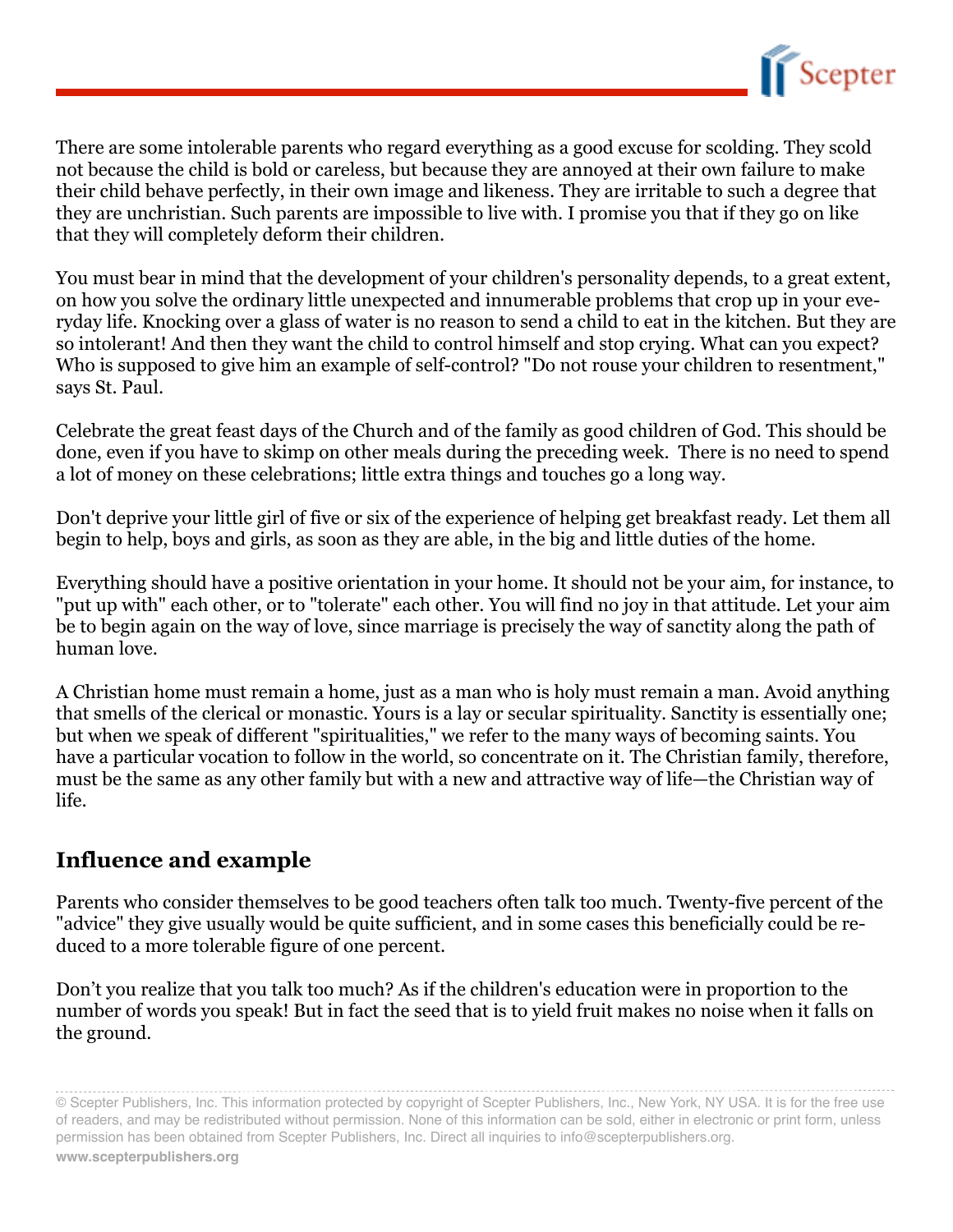

Don't talk so much; you are often preaching or pontificating, and it has become boring. Christ is the best educator that people ever had, and he spent nine-tenths of his life in a carpenter's shop in Nazareth without saying anything to us in words.

Of course at the other extreme, which is equally dangerous, we find careless or intimidated parents who neglect their duty to direct the shaping of their children's lives. These parents must realize that children know nothing; they have to learn everything. Maybe the only thing they know when they come into the world is how to drink their mother's milk; and it is that nature endowed them with this instinct, because if they had to wait until they were taught it, some would surely die of hunger.

There are many things you want to, and ought to, tell your children. But, please, before speaking, let them learn from your life. But in giving good example, don't set yourself up as the example. That would be gross presumption. You are not meant to put on an act. To give example is not, in itself, to be a motive of your actions.

Your children are interested in your life. They will be influenced and affected by all your fears, social prejudices, scruples, lusts, attachments, likes and dislikes, manias, grudges, superstitions. They will be warped by all your big and little lies. All those sentiments, noble or base, lofty or petty, radiate outward and become as it were "family sentiments." If you know a child, you can know pretty much what his parents are like.

If you are tyrants, your children will be either rebels or people lacking personality.

If you are unyielding, they will be hypocrites.

If you are distrustful, they will be timid. If you spoil them, they will be soft and irresponsible.

If you have little faith, they will have none at all.

If you have little hope, they will be barren in their marriage.

If you have little love, they will be envious.

If you do not love freedom, they will be servile, at least for a while. But afterward, watch the fireworks.

If you preach what you do not practice, they will be pharisaical.

If you are misers, their heart will be in money.

If you are scrupulous, they will be obsessed with impurity.

If you are individualistic, they will be useless in the fight to save the world.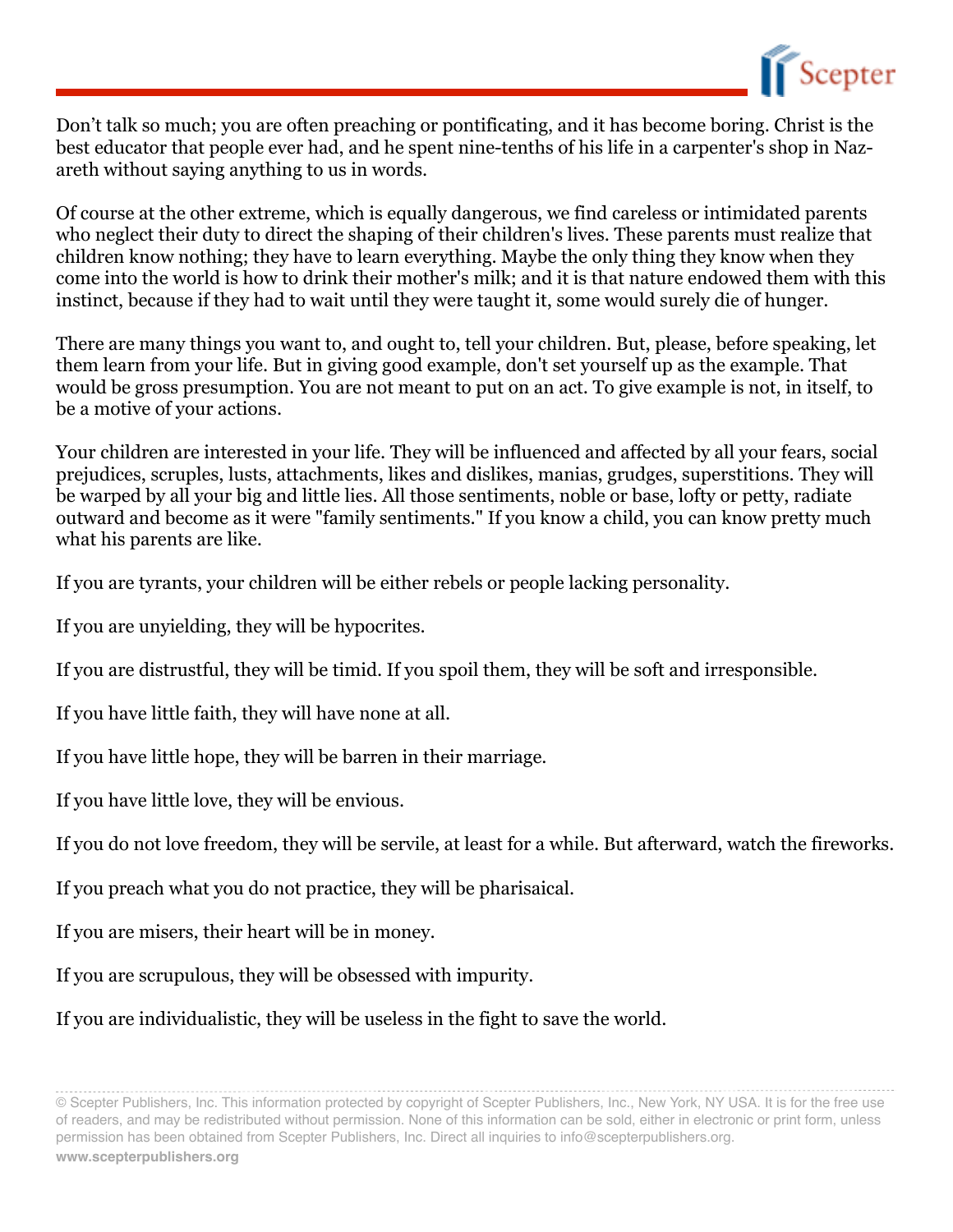

You teach more when you are not trying to teach than when you put on a serious face and set out to give lessons. When you come home from work, when you lay down the newspaper to talk to them, when you are having meals with them, when you pray, when you get down on your hands and knees and play with them, when you smile with your lips but your eyes show that you are worried about something, when you do not boast or look for compliments, when you refuse to be downhearted by others' jealousy, when you are least concerned with teaching your children, they think to themselves: I want to be like my father.

It is easy to worry about the dangers of movies or books or magazines or bad companions. It is easy to complain about the bad influences at work on your child as soon as he leaves the house. It is easy to blame "nowadays" for everything. But listen to Pius XII: "The danger caused by the movies in undermining the faith of our young people is less grave than that which could stem from possible defects and failings of their educators. What a powerful reminder of your responsibilities!"

#### **Be positive**

Somewhere between the attitudes of those parents who never get involved, who want only to be left in peace (they are so tired), and those others who punish their children for trivialities, is the ideal attitude, the attitude you must adopt.

If you are constantly harping on their defects and are content if they happen to be "good" for a change, you must realize that you are in danger of smothering their great ambitions, the holy aspirations they may have. Don't you see that they will grow up believing—and what an accursed belief!—that a man is good if he keeps away from everything bad? Look: can you show me anybody who has done anything worthwhile in life simply by avoiding evil? Do you know any holy person with a motto containing negatives? Do you think that Christ came to Earth just so that we would avoid evil? No, he came so that we could have life. Maybe you thought that sanctity means avoiding violations of the law of God? Well, you are wrong: sanctity consists in living the virtues, spending ourselves in a burnt offering of love.

How many Christians do you think there are today who realize that the vocation of an ordinary Christian is a vocation to apostolate, a lay apostolate of friendship and confidence, on a one-to-one basis? Believe me, it is impossible to convince your children they are called—and how lucky they are—to spread the good news if they think it consists of negatives and prohibitions. You can slap a child, for example, for banging the door and shout at him to close it quietly. But you can also praise him when he closes a door carefully. And the praise will be much more effective, more positive, more educational, and more Christian; it is something he will never forget. Take a day to try this out. You will be convinced. If you watch a little, you will easily find ten things which you can praise your children for. And ten praises will save you a hundred reprimands.

Broadly speaking, the following could form a positive program for your home:

#### More love than fear.